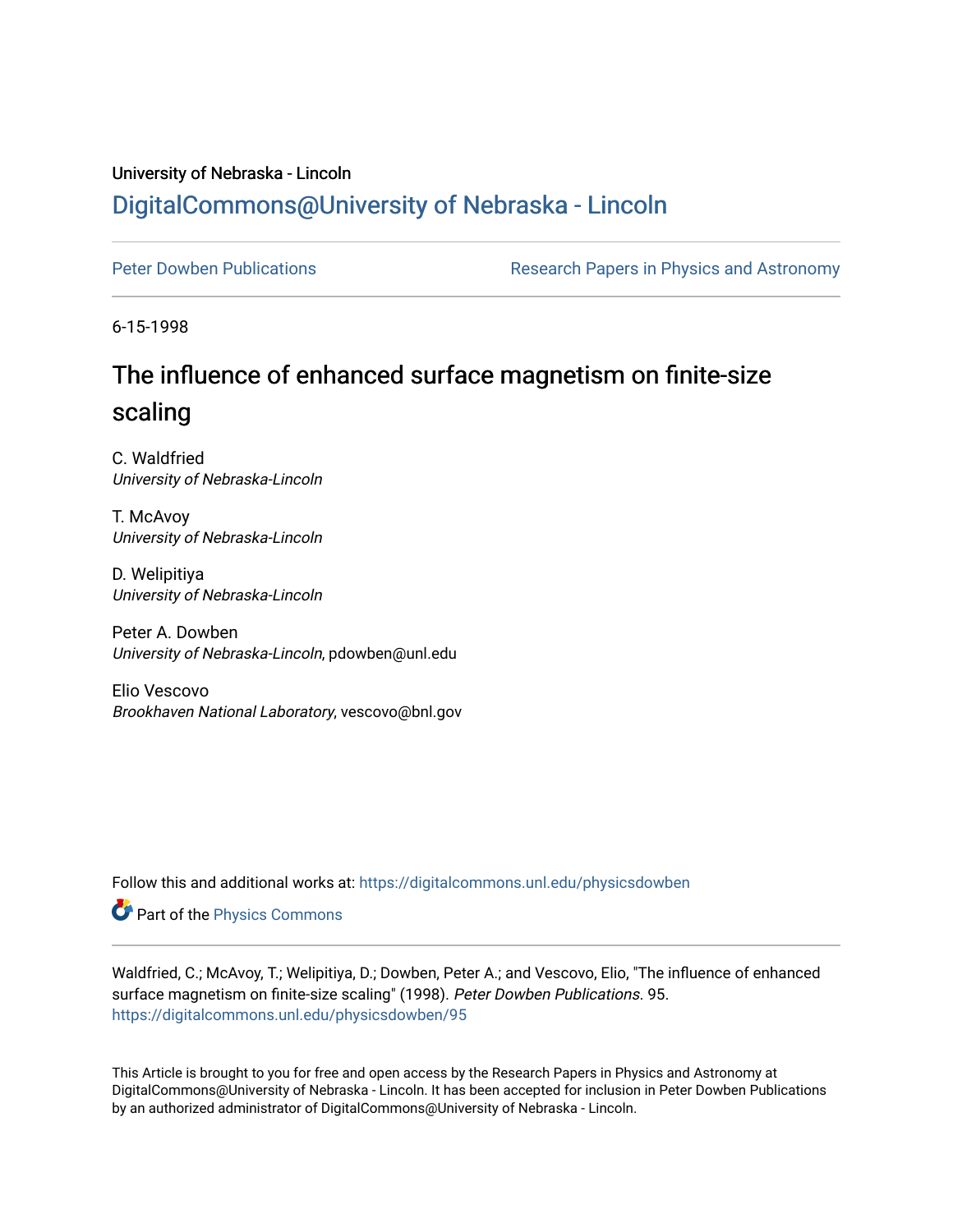EUROPHYSICS LETTERS 15 June 1998

Europhys. Lett., 42 (6), pp. 685-690 (1998)

## The influence of enhanced surface magnetism on finite-size scaling

C. WALDFRIED<sup>1</sup>, T. MCAVOY<sup>1</sup>, D. WELIPITIYA<sup>1</sup>, P. A. DOWBEN<sup>1</sup> and E. VESCOVO<sup>2</sup>

<sup>1</sup> Department of Physics  $\mathfrak G$  Astronomy and the Center for Materials Research and Analysis University of Nebraska-Lincoln - Lincoln, NE 68588-0111, USA <sup>2</sup> National Synchrotron Light Source, Brookhaven National Laboratory Upton, N.Y. 11973, USA

(received 14 November 1997; accepted in final form 4 May 1998)

PACS. 75.30Pd – Surface magnetism. PACS. 75.40−s – Critical-point effects, specific heats, short-range order. PACS. 75.70Ak – Magnetic properties of monolayers and thin films.

Abstract. – The thickness-dependent spin-polarized electronic structure of strained ultrathin and thin films of Gd has been investigated. The surface magnetic structure dominates the magnetic ordering of the ultrathin Gd films. With decreasing thickness some bulk bands exhibit increasingly more "passive" magnetic behavior. These bulk bands resemble a paramagnet over an increasing volume of the bulk Brillouin zone with decreasing film thickness.

Deviations from finite-size scaling of the Curie temperature could, in principle, result if surface magnetism has a crucial "active" role in the magnetic ordering of ultrathin films. This issue has been widely ignored in finite-size scaling experiments to date [1], [2], though recently deviations from finite-size scaling have been observed in the thin-film limit [3]. The finitesize scaling behavior in thin films of gadolinium has considerable experimental support [4]- [6]. Recent experimental evidence of magnetically "alive" monolayer and even submonolayer films [7]-[9] suggests that scaling behavior may however be quite complex. The deviations from expected scaling behavior have been attributed to interface-strain and surface-tension–induced anisotropies [10]-[12] but both band structure and the surface can play a role as well.

We studied the influence of the surface magnetic behavior on increasingly thinner films of strained Gd films. Expansive strain of 4% within the hexagonal closed-packed system substantially alters the electronic and magnetic valence band structure [13]. The magnetic structure of the system is strongly influenced by the intra-atomic  $4f-(5d, 6s)$  wave function overlap and 5d, 6s electron itinerancy [14], [15]. This is manifested in a strong wave vector dependence [16] with an enhanced Curie temperature as compared to the unstrained Gd(0001) films grown on  $W(110)$  [4].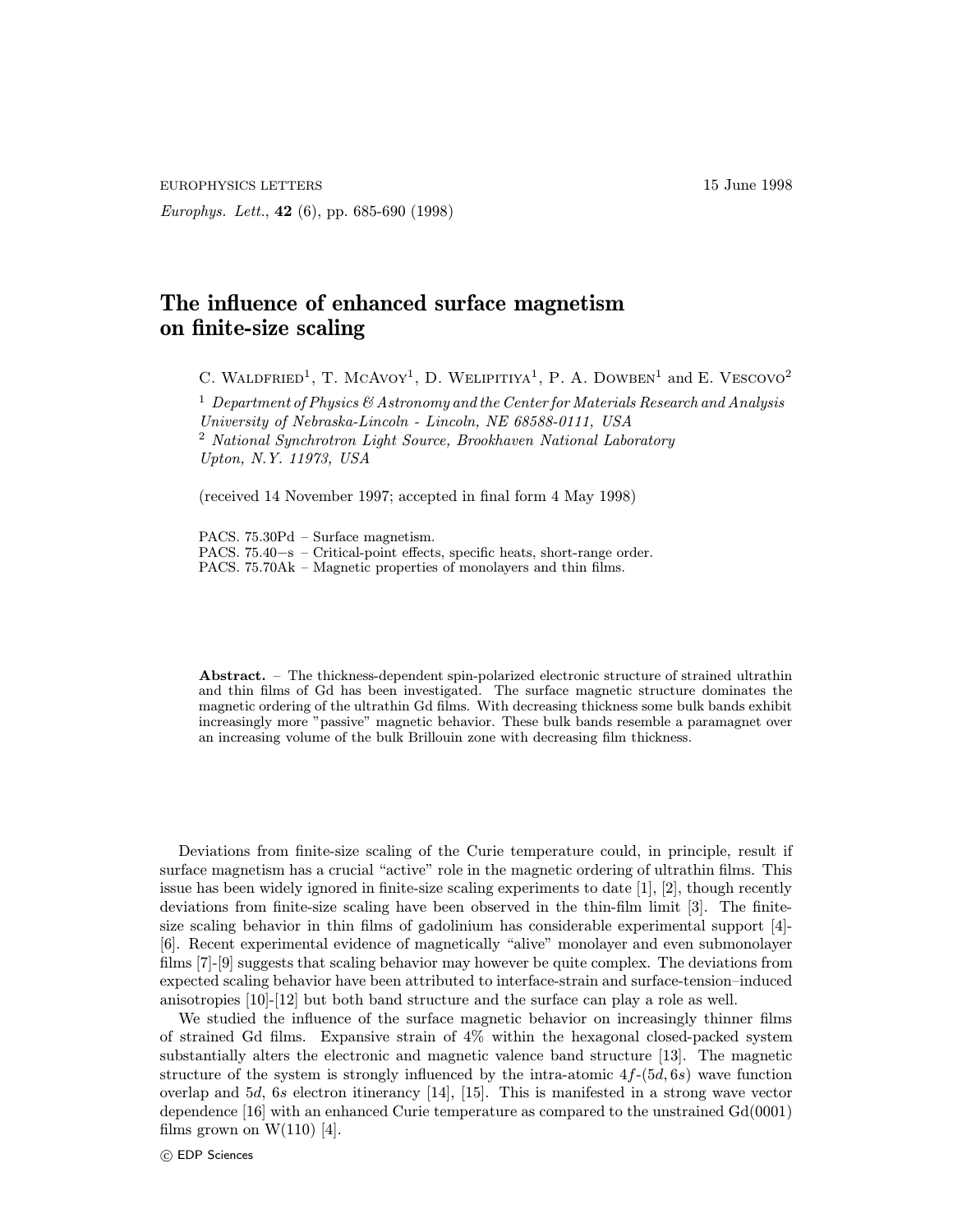

Fig. 1. – Spin-polarized emission angle-dependent valence band photoemission spectra for a 4 ML (left), a 12 ML (center) and a 40 ML (right) thick strained Gd film. The spectra have been acquired at the zone center (bottom) and near the high symmetry points  $\overline{M}$  and  $\overline{Y}''$  (top) of the hexagonal (12 and 40 ML) and rectangular (4 ML) surface Brillouin zones, respectively. Spin majority and spin minority components are indicated by  $(\triangle)$  and  $(\triangledown)$ , respectively. The spin asymmetries are displayed directly underneath each set of spin-resolved spectra.

The temperature-dependent spin-resolved electronic structure of Gd films on Mo(112) was studied at the new U5UA undulator beamline at the National Synchrotron Light Source (NSLS) using a spin- and angle-resolved photoemission analyzer, as described in detail elsewhere [17], [18]. Ultrathin (3 monolayers  $d < 10$  monolayers) and thin  $(d > 10$  monolayers) films of Gd were grown that resembled Gd(1012) and Gd(0001), respectively, both with a  $4\%$ expansive strain [13]. The Gd films were magnetized in plane along the substrate corrugation lines and spin-polarized photoemission spectra were acquired in remanence. The surface and bulk character of the bands has been determined from chemisorption studies and photon energy dependence, while the symmetry of the bands has been ascertained from the light polarization dependence as described in detail elsewhere [13].

The thickness-dependent spin-resolved electronic structure of the valence band of strained Gd is illustrated in fig. 1, which shows three sets of valence band spectra that were acquired for film thicknesses of 4 monolayers (4 ML, left), 16 monolayers (16 ML, center) and 40 monolayers (40 ML, right), each at the surface Brillouin zone center  $\overline{\Gamma}$  (bottom) and near the zone edge  $\overline{Y}$ <sup>"</sup>  $(4 \text{ ML})$  and  $\overline{M}$  (16 ML and 40 ML) (top), respectively. The spectra are taken for a reduced temperature of  $T/T_c = 0.8$  (4 ML) and  $T/T_c = 0.5$  (16 ML and 40 ML) where the Curie temperature based on the bulk band structure is approximately 120 K, 290 K and 340 K, respectively. There are compelling differences in the spin-resolved spectra for the three film thicknesses.

The  $5d_{xz,yz}$  or  $5d_{x^2-y^2}$  bulk bands at 1.8 eV binding energy [13] of the 4 ML thick strained Gd film exhibit very little dispersion [13]. The lack of dispersion is associated with spin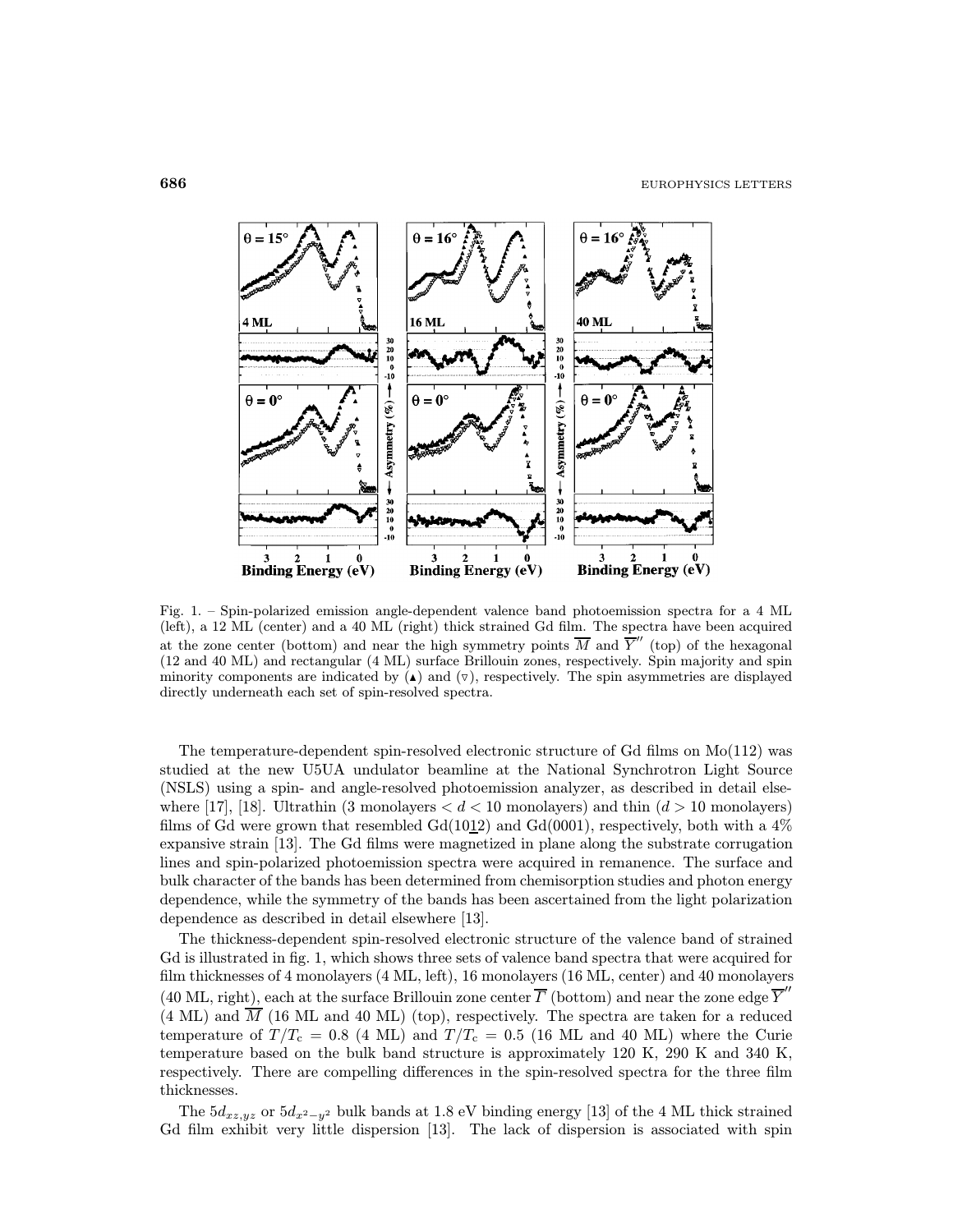majority and minority bands of very similar binding energy and a spin asymmetry which is comparable to the background polarization of approximately 10%. This is indicative of insignificant Stoner exchange splitting and minimal spin mixing behavior (four sub-bands that tend toward equal weight at the Curie temperature but with little shift in binding energy). The behavior of this bulk band is similar to that of a paramagnetic band that is polarized by the surface or the background [16].

This behavior in the ultrathin strained Gd films is in contrast to the 16 ML and 40 ML strained Gd films which are characterized by substantial dispersion of the  $5d_{xz,yz}$  or  $5d_{x^2-y^2}$ bulk bands [13], [16]. For the thicker films the bulk spin majority and minority bands are also of similar binding energy at 1.8 eV at  $\overline{\Gamma}$ . Approximately half-way through the zone along  $\overline{\Gamma}$  $\overline{\Sigma}$  M these bulk bands split into two branches and exhibit substantial exchange splitting of approximately 0.27 eV for  $T/T_{\rm C} \approx 0.5$  at the zone edge M with a characteristic Stoner-like exchange splitting collapse ( $\Delta E_{\rm ex} \rightarrow 0$  as  $T \rightarrow T_c$ ). The wave-vector-dependent exchange splitting reflects a gradual change from predominantly paramagnetic behavior at the Brillouin zone center to Stoner-like magnetism near the zone edge for these bulk bands [16].

The spin-resolved valence band spectra of the thicker strained Gd(0001) films (fig. 1) reveal three features in the region near the Fermi level (0–1 eV binding energy), which is most clearly resolved for the 40 ML thick film. They have been assigned as i) a  $5d_{z^2-r^2}$ , 6s spin majority state with substantial surface character at approximately 0.75 eV below  $E_F$  for  $T/T_C \approx 0.5$ , ii) the corresponding spin minority state of surface character at approximately 0.2 eV below  $E_F$  for  $T/T_C \approx 0.5$  and iii) a spin majority state of bulk character at approximately 0.4 eV binding energy. The spin majority and minority bands of the surface-sensitive state exhibit little dispersion [16] and retain substantial exchange splitting throughout the studied thickness range at both high-symmetry points zone center and zone edge (fig. 1).

Our results demonstrate that some bulk bands have distinct thickness-dependent spinresolved band structure. This thickness dependence of the band structure is as significant for the surface states. The dispersive  $5d_{xz,yz}$  or  $5d_{x^2-y^2}$  bulk bands at 1.8 eV below  $E_{\rm F}$  at  $\Gamma$ of the 40 ML thick Gd films are characterized by wave-vector–dependent exchange splittings. For films thinner than approximately 10 ML these bulk bands are localized with diminishing exchange splitting over a larger volume of the Brillouin zone. These bulk bands share the same polarization as the background for film thicknesses of less than 5 ML.

Despite the "complicated" spin-polarized band structure which is dependent on wave vector, band symmetry and electron localization (fig. 1), the thickness-dependent critical temperature decreases with decreasing film thickness. The thickness-dependent Curie temperature resembles the behavior of "unstrained" Gd grown on W(110) [6] (fig. 2), with the exception of the markedly increased surface  $T_{\rm C}$  for films thicker than approximately 15 ML. The surface has a Curie temperature of  $370 \pm 25$  K for the strained Gd(0001) on Mo(112) compared to an enhanced Curie temperature of 310 to 315 K for unstrained Gd(0001) [4]. Strain has also increased the bulk Curie temperature from 293 K (unstrained) to  $340 \pm 20$  K.

Both strained and "unstrained" gadolinium films follow, at first glance, the expected scaling behavior [6]. Clearly the surface Curie temperature drops with decreasing film thickness, as expected from finite-size scaling theory. Considering the fact that both strained (Gd/Mo(112)) and unstrained  $(Gd/W(110))$  films are dominated by enhanced surface magnetism (a surface with a Curie temperature higher than the bulk) for the thicker films and a distinct surface band structure one would expect surface contributions to affect the magnetic properties. Even more surprising is that the structural change from the strained  $Gd(0001)$  to the strained  $Gd(1012)$ at a film thickness of approximately 10 ML also does not substantially affect the superficial finite-size scaling behavior measured from the surface (fig. 2), although significant changes in the electronic and magnetic structure of the bulk bands occur (fig. 1).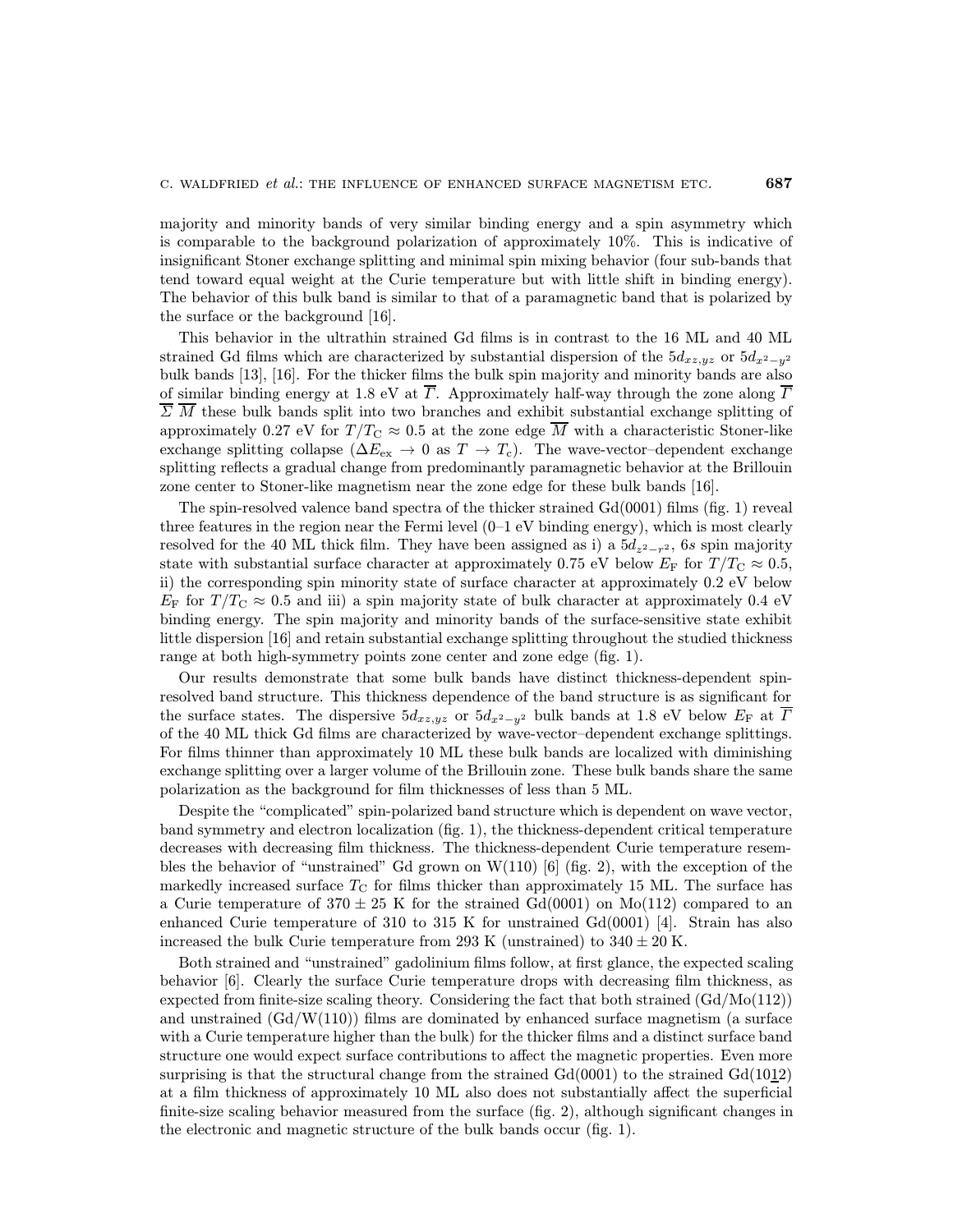

Fig. 2. – The surface Curie temperatures for strained Gd films of various thicknesses  $(\blacksquare)$  as determined from the temperature-dependent spin-resolved photoemission measurements. The right axis labels the measured surface Curie temperature of the strained Gd films relative to the unstrained bulk Curie temperature (293 K). The solid line shows the expected power law dependence of finite-size scaling (see text). The thickness-dependent critical temperatures of  $Gd(0001)$  (ref. [5], [6]) are indicated by the empty boxes and compared to a calculation (ref. [6]) following the finite-scaling theory (dashed line). The inset shows the measurements plotted on a log scale for both Gd(0001) on W(110) ( $\bullet$ ) and on Mo(112) ( $\bullet$ ). Note that for the thicker films of Gd on both W(110) and Mo(112) the critical exponents are very similar.

Fig. 3. – Top: The maximum measured exchange splitting for the surface (open symbols) and bulk (filled symbols) as a function of film thickness. The data points were determined from spin-polarized photoemission spectra that were acquired near the zone edge (boxes) and at the zone center (circles). The exchange splitting plotted for the bulk bands at zone center is the upper bound. Bottom: The hysteresis loop of a ten-monolayer film at 130 K obtained using magneto-optic Kerr effect.

For films thicker than approximately 15 ML the experimentally determined critical exponent  $β$ , in

$$
\frac{T_{\rm C} - T_{\rm C}(d)}{T_{\rm C}} = C \cdot d^{-\beta} \tag{1}
$$

compares to that of unstrained Gd [3] and the 3-dimensional Ising critical exponent of the correlation length. In the thinner films  $(d < 15$  ML) the critical exponent for strained Gd is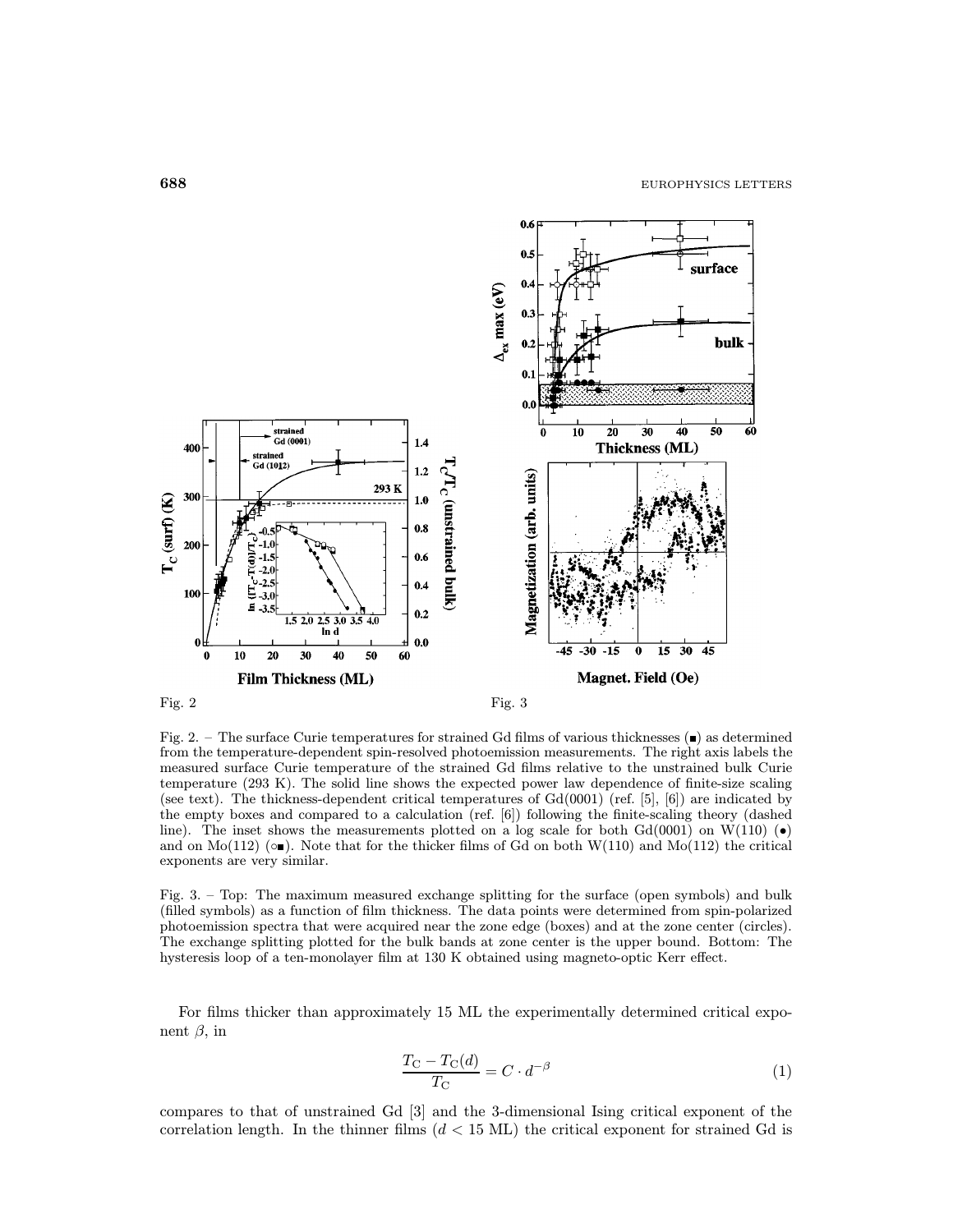reduced by a factor of approximately 4 as seen in the insert to fig. 2. We do not have sufficient data to establish that as  $d \to 1$ ,  $\beta \to 0$ .

We have plotted the thickness-dependent maximum observed exchange splittings for the  $5d_{z^2-r^2}$ , 6s surface state and the  $5d_{xz,yz}$  or  $5d_{x^2-y^2}$  bulk bands at 1.8 eV below  $E_{\rm F}$  (at  $\Gamma$ ) for two wave vectors, corresponding to the zone center and zone edge (fig. 3a). For film thicknesses of more than 10 ML the bulk bands exhibit substantial exchange splittings at the zone edge of approximately 0.27 eV at  $T/T_{\rm C} \approx 0.5$  (for a 40 ML thick film). With decreasing film thickness the maximum observed exchange splitting drops rapidly to 0.20 eV for the 16 ML film  $(T/T_C \approx 0.5)$  and less than 0.05 eV for the 4 ML film  $(T/T_C \approx 0.8)$  as illustrated in fig. 3a. The exchange splitting of the  $5d_{z^2-r^2}$ , 6s surface state at the zone edge (0.55 eV at  $T/T_{\rm C} \approx 0.5$ ) is approximately twice that of the bulk which is indicative of an enhanced 5d magnetic moment at the surface. The surface exchange splitting decreases with film thickness but less than the  $5d_{xz,yz}$  or  $5d_{x^2-y^2}$  bulk bands.

At the zone center the exchange splitting of the  $5d_{xz,yz}$  or  $5d_{x^2-y^2}$  bulk bands is negligible. The upper bound of this bulk band exchange splitting at  $\Gamma$  is of the same order as the resolution of our experimental measurements (fig. 3a) and the possible exchange splittings are small. For the surface there is little difference between the exchange splitting at the zone center and at the zone edge. The thickness– and wave-vector–dependent exchange splitting suggests that with reduced film thickness increasingly more volume in  $k$ -space is occupied with weakly dispersive bulk bands that exhibit paramagnetic behavior. This results in a dominance of the surface magnetic ordering at the Brillouin zone center. This is supported by the hysteresis loop, shown in fig. 3b, of a 10 ML thick strained Gd film that exhibits a negative slope in the high-field region possibly indicating underlayer demagnetization effects [18].

An enhanced surface Curie temperature implies that there is an enhanced magnetic coupling at the surface as compared to the bulk  $(J_s > J_b)$  [19]. Based on statistical models on semiinfinite systems, theory predicts an enhanced surface Curie temperature, when the coupling strength within the surface exceeds the critical value of  $J_s \geq 1.5 J_b$ . A different coupling at the surface as compared to the bulk is expected for strained Gd, based upon the distinct surface electronic structure. The magnetic correlation length of the surface is thus substantially shorter than that of the bulk. For increasingly thinner films, the film is considerably influenced by the surface, which has a higher  $T_{\rm C}$  and can polarize the "paramagnetic" bulk [19], [20]. This polarization of an increasing volume of the film bulk by the surface should have a considerable effect on the critical exponent  $\beta$ , which changes with film thickness. Such changes in the film-thickness–dependent critical exponent have been seen before in  $Ni(111)$  films [3].

Our results extract crucial aspects of the magnetic ordering in ultrathin films that are based on the electronic structure and not typically considered in the finite size-scaling formalism. Using the analogy of M. Donath [21] we can say that for the ultrathin films of strained Gd some bulk bands are "spectators" and some are "actors" while the surface is consistently a very lively "actor". The "actors" may play different roles at different points in the Brillouin zone. This work provides further support for the argument that electronic structure plays a key role in determining the Curie temperature of gadolinium, as has been suggested [22]. The statistical approach, typical of finite-size scaling models, fails to account for these important factors.

This work was supported by NSF through grant # DMR-92-21655 and DMR-94-96131. The experiments were carried out at the National Synchrotron Light Source which is funded by the DOE. The authors would like to acknowledge a number of helpful comments from M. FARLE.